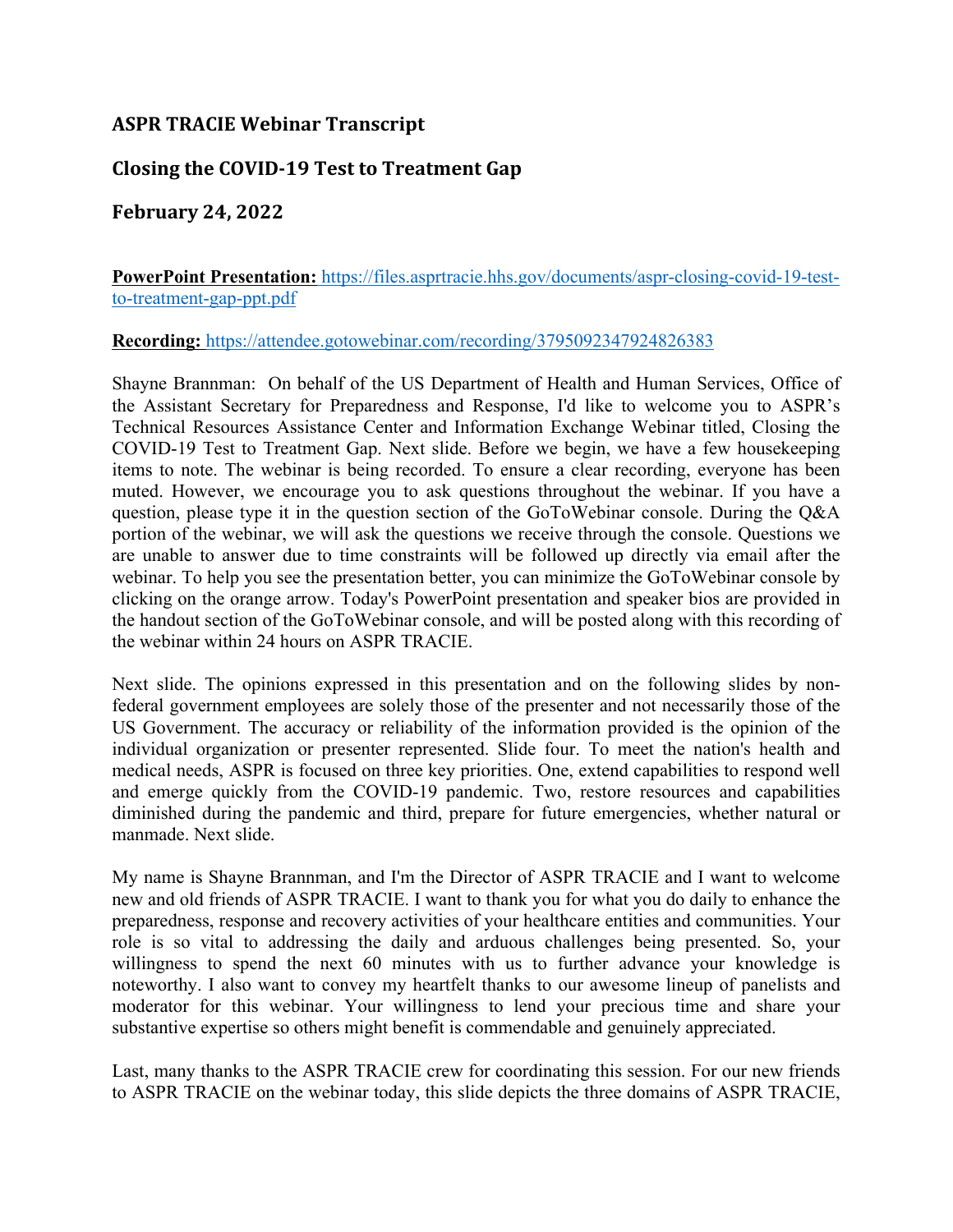Technical Resources, Assistance Center, and Information Exchange. If you cannot find the resources you are looking for on ASPR TRACIE website, simply email, call or complete an online form and we will respond to your inquiry expeditiously. Next slide. It is now my distinct today's webinar, Ms. Cicely Waters, who serves as ASPR's Director for External Affairs. Cicely, pleasure to introduce one of ASPR's most hard-working individuals and the moderator for over to you now.

 much for joining us. As the topics that we will discuss today are truly relevant and I'm sure are topics of conversation across your organizations within your offices and perhaps even within health departments, emergency managers, potential patients have a clear understanding of the Cicely Waters: Thank you so much, Shayne, and thank you to the ASPR TRACIE team for partnering to host this relevant and timely webinar. I am Cicely Waters with the US Department of Health and Human Services, Office of the Assistant Secretary for Preparedness and Response and it's my honor to serve as the moderator for today's webinar. Next slide. Thank you all so your patients. What we'd like to do today is given that the COVID-19 environment is truly dynamic, we want to make sure that healthcare providers, those within the state and territorial current COVID-19 therapeutics environment.

 the country and help slow the spread of COVID-19. So we want to highlight what the therapeutics landscape looks like right now and then we also want to focus on some initiatives We all know that vaccines remain the primary way to help get us all out of this COVID-19 pandemic, but we do have therapeutics that are available that can help protect Americans across that can help close that test to treatment gap as many of the therapeutics that will be highlighted today require quick attention for those patients who are eligible and we want to make sure that those who are dialed in that you are aware not only of the therapeutics that are available, but also of some initiatives and best practices that you can help us to employ to one, educate and inform providers and potential patients to help us close that timeframe between when a potential patient tests positive or becomes eligible for these therapeutics, and the time that they receive the treatments.

 Office of the Assistant Secretary for Preparedness and Response and then also joining us on our We do want to have as much time as possible to join in discussion with our expert panel and to answer questions and answers that you may have. Our presenters today will be Dr. Derek Eisnor, who serves as the Federal Lead for the allocation and distribution of the COVID-19 therapeutics. We'll also be joined by Dr. Meg Sullivan, who serves as the Acting Chief Medical Officer for the expert panel will be Dr. Michael Anderson, who serves as a Senior Advisor within the Office of the Assistant Secretary for Preparedness and Response. With that, I'd now like to move into the presentations for our program and turn it over to Dr. Derek Eisnor.

Dr. Derek Eisnor: Thank you so much, Cicely and thank you for all the participants for taking time out of your busy schedules to be with us today. I'll take next slide, please. So, looking at a timeline of COVID-19 illness and where our specific therapeutics fit into this, for the purpose of today's discussion, I'm going to focus solely on outpatient therapies, starting with those individuals who are immunocompromised and at very high risk for progression to severe disease. In the setting of an acute COVID infection, there is a pre-exposure prophylaxis product, Evusheld. This product is not indicated for treatment or post-exposure prophylaxis and there is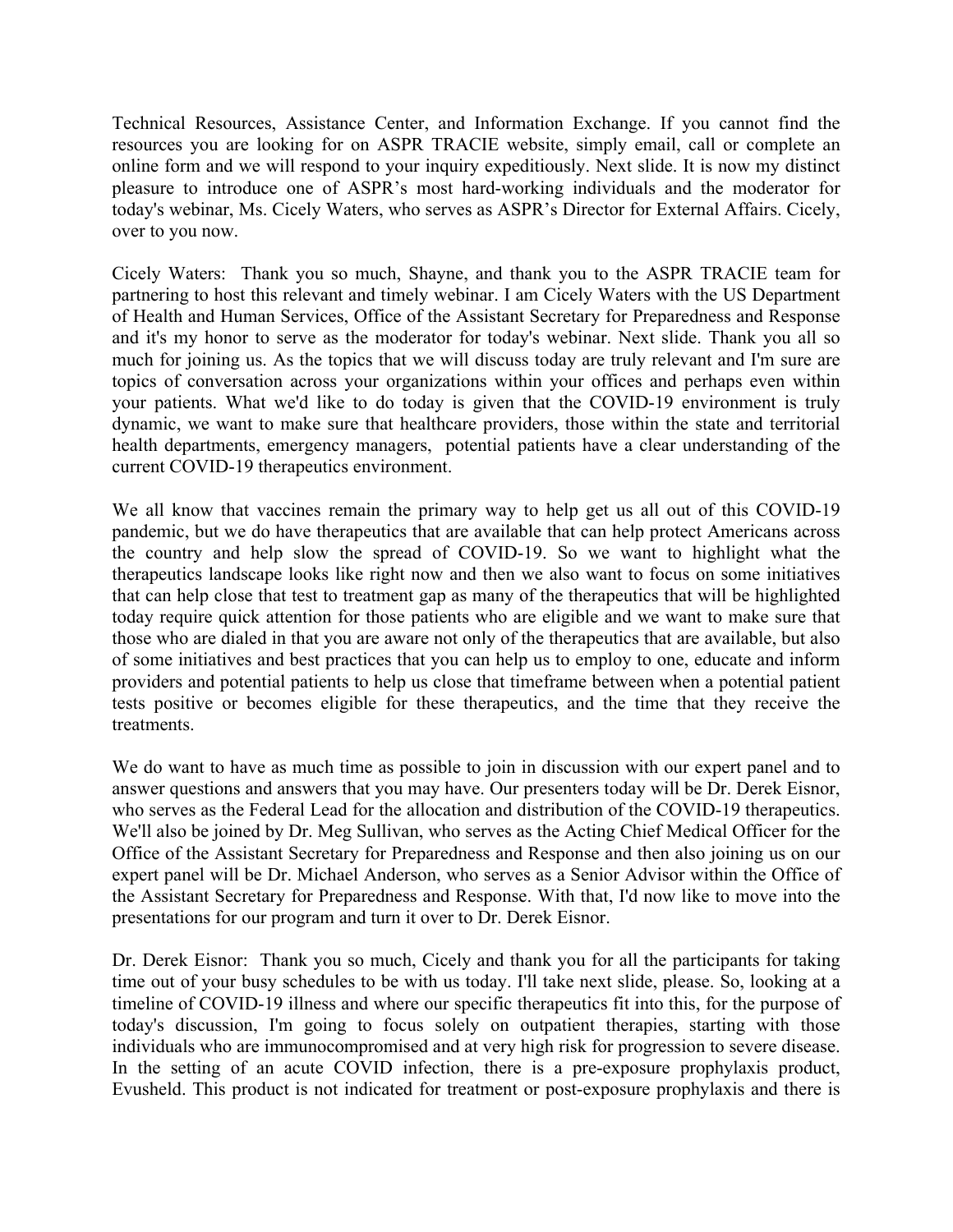you to that for those that have questions in this regard. guidance with both NIH and CDC in terms of helping providers identify these populations. There's also very specific guidance in FDA's EUA on this product and so, again, I would refer

 really having patients, empowering patients to have information that allows them to rapidly link sure that we can maximize use of these therapeutics. On the front of treatment of outpatient mild- to-moderate COVID-19, again, specific to individuals that are at risk for progression to One of our current gaps, obviously, is post-exposure prophylaxis due to Omicron and the lack of neutralization of our legacy mAbs, REGEN-COV and BAM-ETE. These are no longer authorized, but I think it's key for planners to certainly, you know, part of our discussion today is to assessment and possible treatment where indicated and just reflecting what Cicely mentioned that the treatment window for many of our outpatient therapeutics is quite narrow and again, I think having that information both on the provider side and the patient side, so that individuals really have a clear path in front of them once they have that positive test is really key to making hospitalization and/or severe disease, we have our oral antivirals and that includes Pfizer's Paxlovid and Merck's molnupiravir.

 I know we've messaged in the past that supplies have been constrained, but based on our most comorbidities and risk factors, we've certainly foot stomped that vaccination is the foundation of, there are individuals with high risk co-morbidities, older individuals that can and will progress to recent utilization data, we know that there is product on the shelf and that providers again, you know, many of these patients should be identified prior to, you know, in terms of their of our efforts in terms of reducing progression to severe disease, but also understanding that hospitalization, even despite vaccination. So, again, very important, and again particular to the oral anti-viral is a very narrow treatment window of five days from symptom onset.

 pediatric patients down to 3.5 kilograms understanding that there was a huge gap when BAM-We also have our monoclonal antibodies, and that also includes the most recently authorized, Lilly's bebtelovimab, as well as GSK/Vir's sotrovimab and again, indicated for those with mildto-moderate COVID-19, positive test and again, individuals who are at risk for progression to severe disease. I'll also mention FDA's approval of the use of remdesivir, 3-day outpatient infusion for those same at-risk individuals down to age 12, as well as a EUA authorization for ETE was paused due to Omicron in those specific pediatric age groups, so again, just wanted to make those that may have these capabilities to utilize this certainly aware of where we are with remdesivir.

Next slide, please. Looking at the pathway to treatment from a patient's perspective, again, having information prior to illness is key and knowing how to rapidly access assessment and get yourself in front of a prescriber, so understanding that our treatment window with oral anti-viral is five days and then really now down to seven days from symptom onset with our monoclonal antibody products. Key to this working is obviously communication and patients really having that information and knowing where to go so that they can navigate this pathway in a timely fashion to get in front of a provider and have that vital assessment done and prescribing, again, if indicated. This all is predicated on reducing turnaround times and delays wherever possible, understanding that many patients may present a couple of days into their symptom onset and so wherever possible to be able to rapidly not only access tests, but have rapid turnaround times,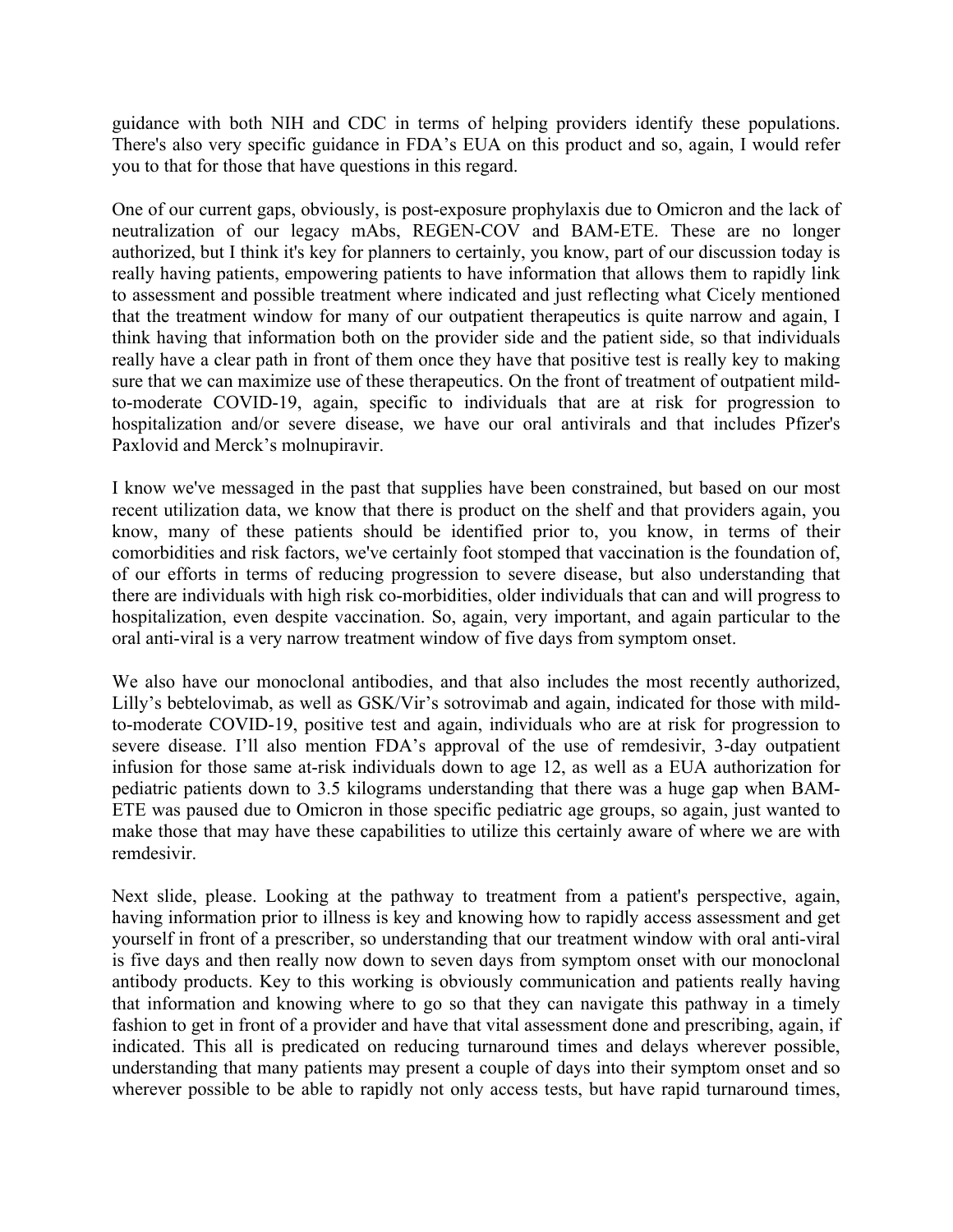and then have the patients know exactly where they're going to go from there to get in front of a provider, and again, prescription if possible.

 of whether they're vaccinated or not and really know to be able to rapidly identify their positive test, and to be able to answer questions with a negative test, how to access providers, Next slide, please. So, along this pathway as I've already highlighted that information awareness is key. So patients understand their comorbidities, their current risk, again, despite the presence symptoms, to be able to access testing, whether that's at home tests or within their neighborhood, to understand that fast turnaround is key on these tests and to know exactly where to go with a and really minimize any delays if at all possible on this treatment journey. What our program highlights is, is attempting to identify locations that one may have all of this under one roof in terms of testing, assessment, and, and dispensing, but understanding that this can't be the case in all locations for all patients, but wherever we can minimize these delays.

 then understanding that the time really needs to be minimized from that positive test to accessing patient's choice. Next slide please. And at this point, it is my pleasure to turn things over to Dr. So I think many of us live in communities where, you know, we have access to rapid testing and a provider to be able to have a in-depth conversation on the risk benefits, what are the current treatment options and then again, link to prescribing and dispensing if that is the provider and the Meg Sullivan, who is the Acting Chief Medical Officer for ASPR. Meg?

 honored and excited to be here today just to talk a little bit more about the test to treat work that Eisnor has mentioned. Next slide. So just to reinforce a lot of what Dr. Eisnor just said, as we timeframe that Dr. Eisnor just described. The second is to prevent disease progression and strategies that prioritize access to test and reduce barriers for treatments for high-risk individuals Dr. Sullivan: Thank you so much, Dr. Eisnor, and good afternoon everyone. I am incredibly we have been doing and will continue to do to address many of the challenges and issues that Dr. think about our COVID-19 test to treat strategy or initiative or approach, really have three overall goals. The first is to facilitate early diagnosis and rapid linkage to treatment for individuals with COVID-19 who are at high risk for complications, again, to get within that transmission through early diagnosis of high-risk individuals, thereby reducing morbidity and mortality caused by COVID-19, again, knowing that we now have effective treatments available in addition to vaccines, and third, to reduce disparities in COVID-19 outcomes through equitable who are disproportionately impacted by COVID.

 reinforcing a lot that Dr. Eisnor just mentioned, including consumer knowledge of test to treat guidance. So those key points around testing with symptom onset and not knowing who is at timeframe for treatment effectiveness, and so really trying to focus on enhancing that awareness. Next slide. So, as we do or have been focusing on the test to treat efforts, we really aim to address some of the challenges that patients have with obtaining therapeutics, and again, high risk and would benefit from treatment, understanding that treatments may be available and to contact a medical professional or their doctor within a few days, again, given that short The second is ensuring that there is access to tests upon symptom onset. Third is access to a healthcare provider or a treatment site for monoclonal antibodies, again, within that time frame for treatment effectiveness. Fourth is around provider knowledge and comfort level with prescribing therapeutics, ensuring an equitable distribution of therapeutics especially in the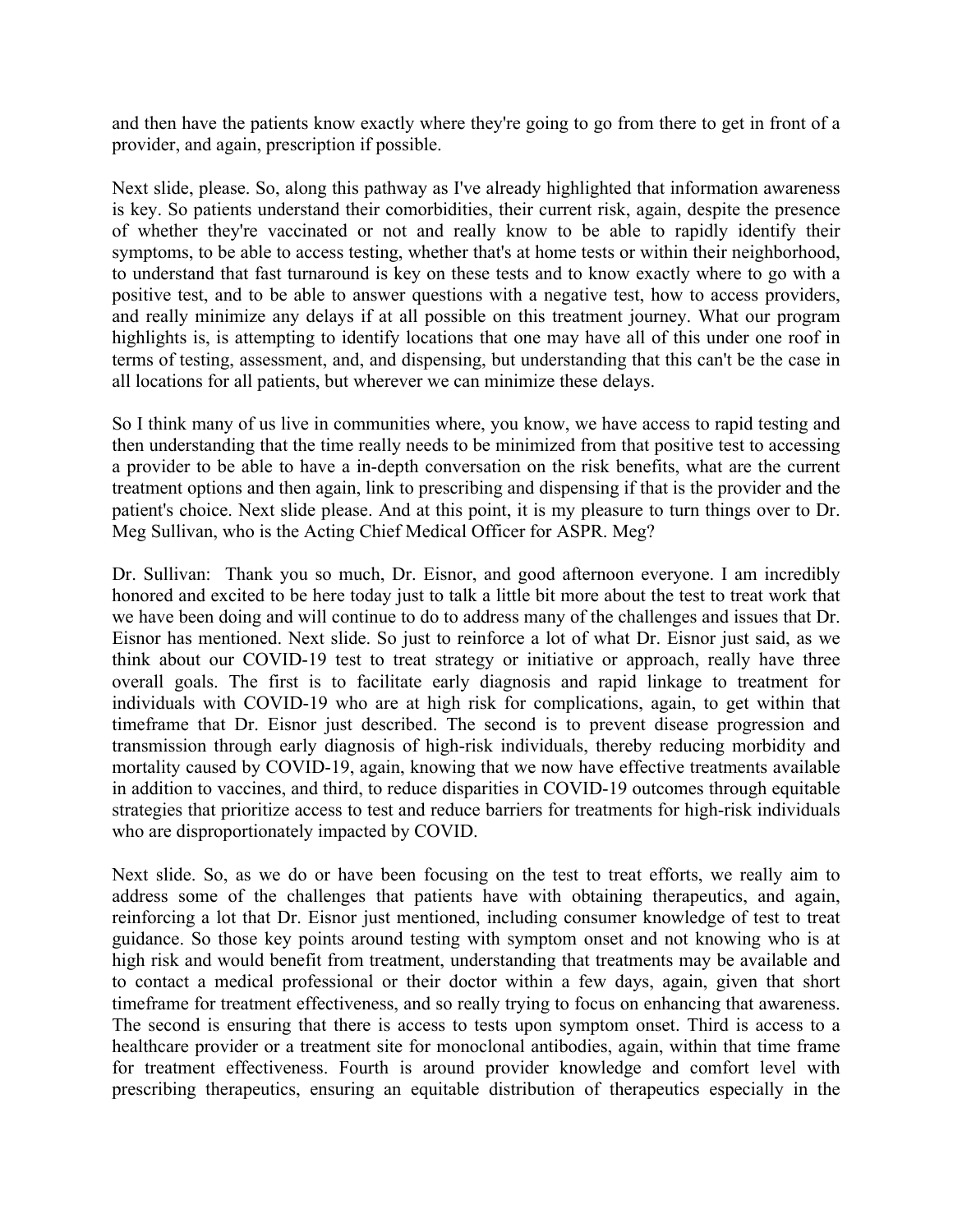setting of a limited supply and as we know that supply is growing and then once the patient or locating the site with a medication in-stock. Recognize these are not all of the challenges, but the provider gets to the point of actually writing a prescription for oral antiviral, for example, these are just some of the challenges that we keep in the back of our mind as we have worked on our test to treat efforts.

 Next slide. So with that in mind, again, as we think about our overall goals, the first is really is to our key goals that we're trying to accomplish here. Second is to ensure access to test for early, access tests, when to access tests, and most importantly to test early on symptom onset. The third that area and needs to continue. increase COVID-19 test and treat health literacy. So awareness by both the patient as well as the provider around available treatments, the current guidelines, how and when to access; that was early diagnosis with a specific focus on high-risk individuals. We'll talk about that specifically today, but I will say that considerable effort has been put in to ensure that there now is widespread access to test, but again still need to focus on ensuring individuals know how to is to facilitate rapid linkage to care after positive result, again, with a specific focus on high-risk individuals and again, I'll talk a little bit about those efforts and then finally, to ensure access to therapeutics with a focus on equitable distribution. We know significant work is being done in

 increase COVID-19 test to treat health literacy, we are trying to make sure that this test to treat messages are widespread among testing websites and this slide is just two snippets, one from the days to be effective, again, working to get these messages widespread and available to really Next slide. So, just to highlight a few of the efforts that we have done in as part of our strategy to CDC, self-testing webpage. The other is from covidtests.gov, which is the website that individuals have been going to, to order their four free tests that can be delivered to each household. You can see the message, the test and treat messages where if you test positive and are at high risk due to a medical condition or due to age, treatment may be available, to contact a health care professional and do so right away because treatment needs to be started within a few increase patient awareness of these effective treatments.

 social media campaigns and other places to really get that message across that don't delay, test extrapolating to our test and treat efforts to make sure that there are widespread, widespread explore different ways to do that. Next slide and this slide shows a graphic, an infographic that is also available on the CDC website and we're encouraging providers and health department organizations and others to use this widely, again, to convey these, these test and treat messages. They are also being used in soon, treatment may be available if you're high risk and, and treat early again for the treatment to be effective. Next slide. We also recognize that as people are testing in different settings, including increased use of at-home testing to really find innovative ways to get these test and treat messages in locations where people are using tests. Those of you that didn't see, there was a recent article published in JAMA that looked more at individual's adherence to isolation and quarantine guidance after taking a test. What they found was when there was, when included an easy-to-use, kind of patient-friendly guidance around what those isolation quarantine messages were, people were much more likely to follow them, especially with a negative test. So again, patient friendly messages available, especially where people are taking tests and we continue to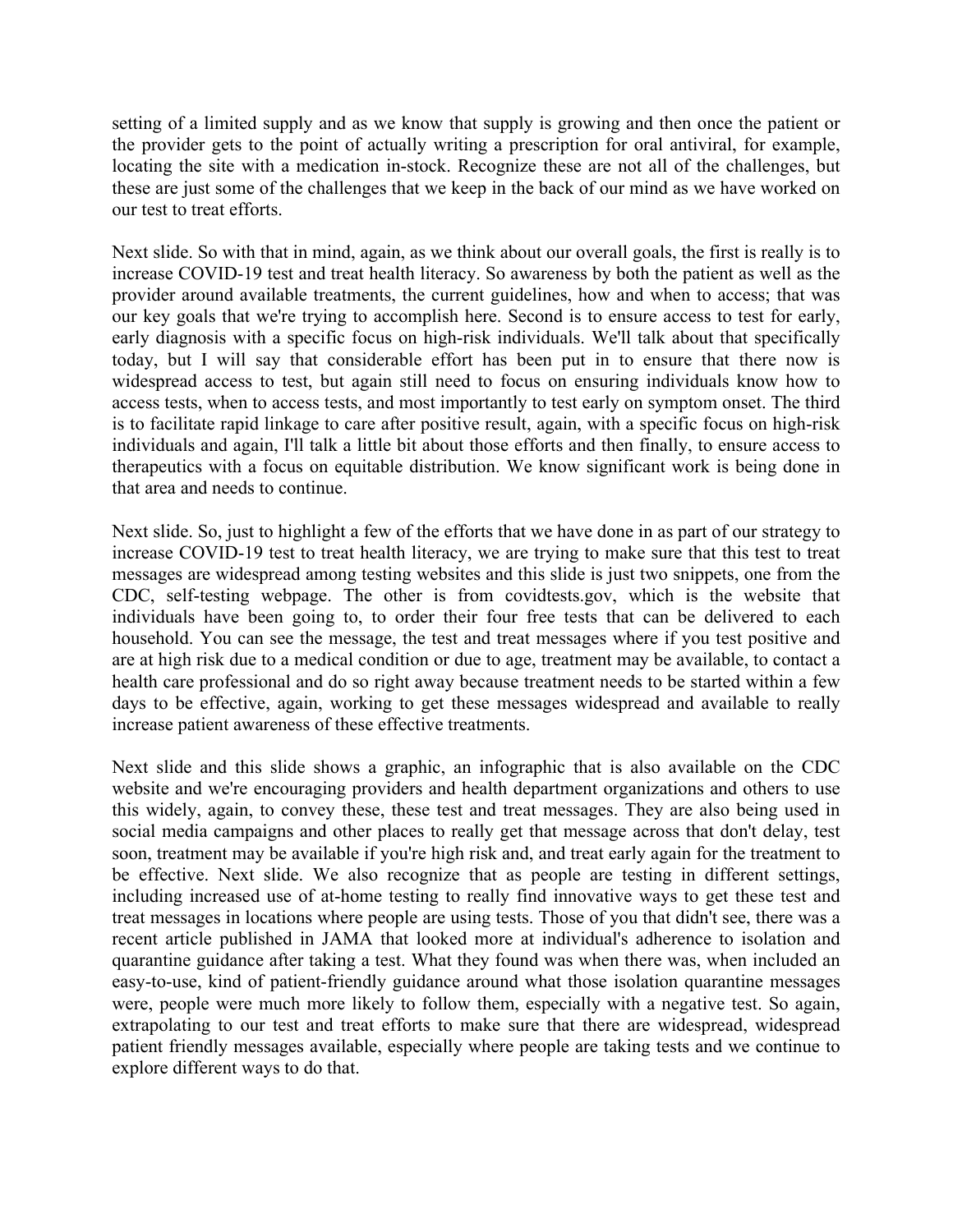what you can see on this slide is a COVID-19 therapeutics locator, where we're really trying to available, again, for providers who have a patient that is eligible and when they're writing them a Next slide. In addition to patient or consumer awareness of our test and treat messages, we're also doing considerable work to increase provider awareness, especially as the changing guidelines and medications and treatments that are currently available, as well as how to access those. ASPR and others are engaged in significant stakeholder engagement, including weekly roundtables that are accessible to many different providers, health care organizations, and state and territory and health departments and we'll see a slide at the end that just highlights a few of these. I really want to encourage individuals to join these or providers to join these really get the most up-to-date information about prescribing therapeutics and how to locate them. In addition, make transparent the information about where supply has been allocated and where it is currently prescription, they can use this website as a way to identify places where they could potentially send that prescription for individuals to get out.

 a snapshot of many of the engagements that ASPR is holding, as well as many other agencies within HHS to promote test and treat health literacy, both for consumers as well as for providers. therapeutics are allocated directly to HRSA-funded health centers. Again, equity has been a core focus of all of the efforts around test and treat many other aspects of COVID response. We've public is aware of these centers, as well as to ensure that providers at these centers have the tools Next slide. So this is the slide that shows the weekly stakeholder engagements. Again, this is just Next slide. We also have been working very closely with different organizations, including with HRSA. We know right now as we allocate our therapeutics a specific percentage of the been working directly with HRSA to increase utilization of the therapeutics to ensure that the that they need to prescribe these therapeutics and this will continue to be a central effort of our test and treat initiative.

 among patients and expect to have more information coming out in the next few days about this. Next slide. As we think about that third goal of facilitating linkage to care, you know what, as we think that specifically on this slide, thinking about oral antivirals, and the requirements for that successful test to treat model. So getting an individual to test early, they test positive, getting it linked into a healthcare provider for, in a timely manner for access to evaluation and prescription, and then timely access to medication all within a few days after symptom onset. We continue to explore different locations where this model is either already in effect or could potentially be in effect, and are working to consider opening up new channels or new initiatives to really promote this test to treat model and, and increasing access to therapeutics among,

 strategy. It is multiple different efforts that I talk through that includes public education therapeutics in high priority settings, whether it's through our HRSA-funded health centers, treat model, as well as we continue to have ongoing efforts to increase the supply of therapeutics and are exploring further opportunities for telehealth and other options for linkage to care and Next slide. Finally, I'll just end by saying as we think about test to treat, it is not just a one simple campaigns to, to enhance patient or consumer education and messaging, provider outreach to increase knowledge of and comfort level with prescribing therapeutics, again, ensuring access to tests and prepositioning them in high priority settings, also ensuring access to and prepositioning whether it's the incredible work of our states and territories to distribute to high priority locations, and continue to work to prioritize other settings which support that end-to-end test to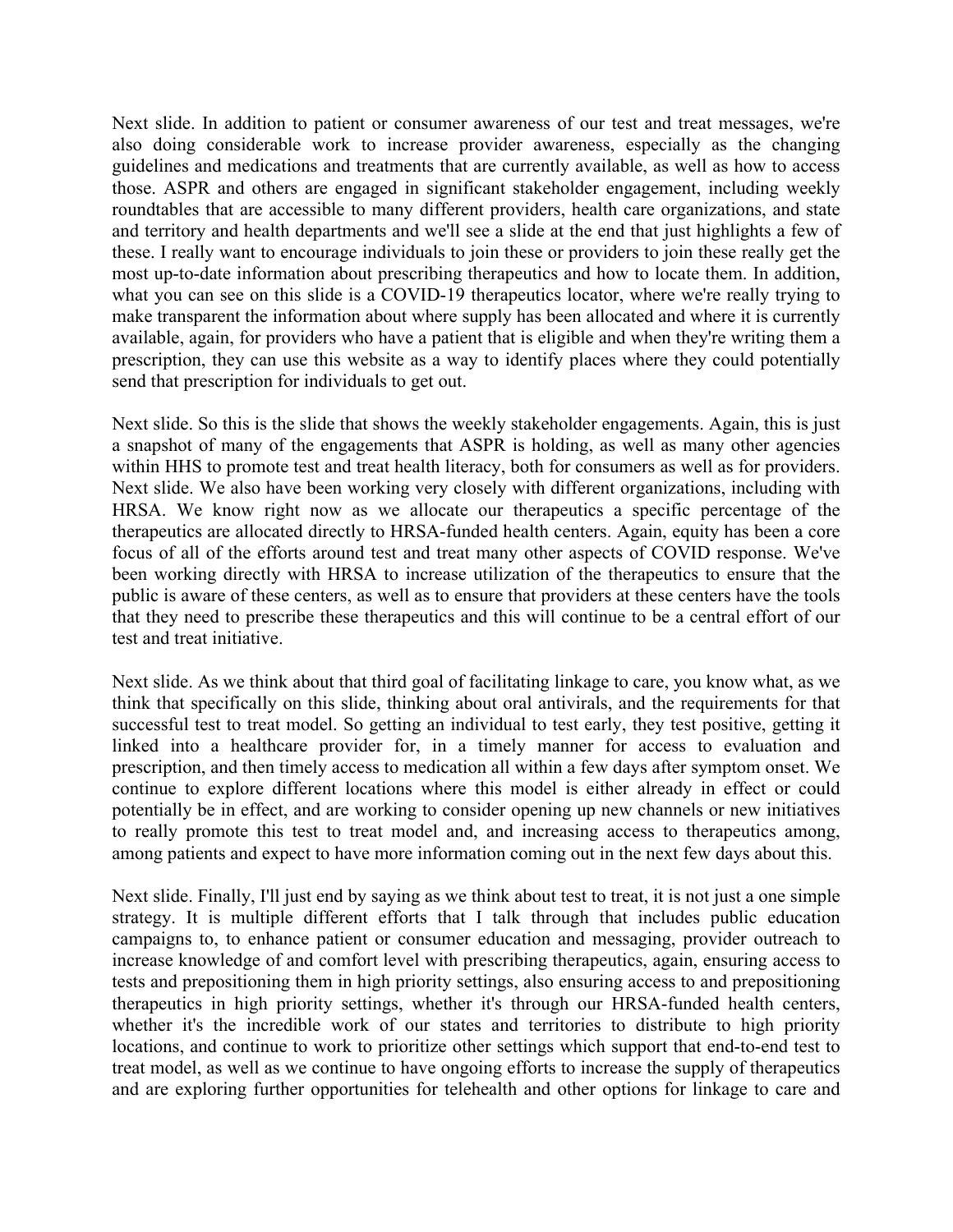treatment. I'm now going to turn it back over to Dr. Eisnor to just talk about one other specific initiative that we are working on.

 Dr. Eisnor: Thank you, Meg, appreciate that very thorough review of test to treat. So, along the jurisdictional and territorial partners along these lines, but you know, we hear your concerns and have tried to structure the program to facilitate without creating a heavy administrative burden, same lines in terms of, you know, our ultimate goal is to secure timely access to our therapeutics and focusing specifically on the oral antivirals. The RAPID program or Reliable Acquisition of Pharmaceuticals for Immediate Distribution focuses on the particularly the vulnerable populations that reside in long-term care facilities to really make sure that they have ready access to oral antivirals, understanding not only their vulnerability, but the speed in which infection can spread amongst those in a congregate care setting. You know, as we continue to work with our nor biting into your current allocation.

 due to the fact that molnupiravir is at least currently our only therapeutic that is not supply pharmacies, understanding that the support network and how these pharmacies function with So, our program as it stands would involve a separate federal cash and again, in no way shape or form would this impact current partner's allocations, we see that we know that there's products still on the shelf and, and unfortunately, our most recent utilization data shows roughly a little over 62% against ordering for Paxlovid and again, only 14% with molnupiravir. This initially constrained, we would start with molnupiravir and then again, looking to add Paxlovid in the coming 6 to 8 weeks when prior to that, but again, looking forward one, two months down the road, when as I've mentioned in our stakeholder calls, our supplies of Paxlovid should go up significantly. We're working with all partners to identify the long-term care supporting long-term care facilities and skilled nursing facilities is somewhat different than, than some of how we individuals outside of these facilities would access pharmaceuticals through retail pharmacies and also being able to leverage those existing supporting networks in their current efficiencies.

 efficient and flexible distribution structure to meet any of the current or future demands for As always, we want to ensure maximum visibility with our partners and this is predicated on good communication and ongoing work between all parties, including sites. As always, key to and paramount to our planning is equitable distribution of therapeutics and we will be watching utilization data and continually getting feedback from all parties involved on these projects as they move forward and again, our ultimate goal is to really help enhance access and provide an therapeutics, again, in these various specific, vulnerable populations, where timely access to our therapeutics is essential. Next slide, please. So, it looks like at this point, we will turn to our Q&A and roundtable discussion and I'll turn it back to, Cicely.

 now turn to the question and answer portion of our call and I do invite Dr. Michael Anderson to also join our panelists for this portion of today's webinar and as a reminder for our participants, if Cicely: Thank you very much, Dr. Eisnor and thank you Dr. Sullivan for those updates. We will you do have questions, you can please input those into the questions portal of the GoToWebinar panel and your questions will be received by our team there. Turning to our first set of questions and Dr. Sullivan, I'll turn to you first please for this question. We know that many American homes are now receiving at-home test kits either ordered through covidtests.gov or they may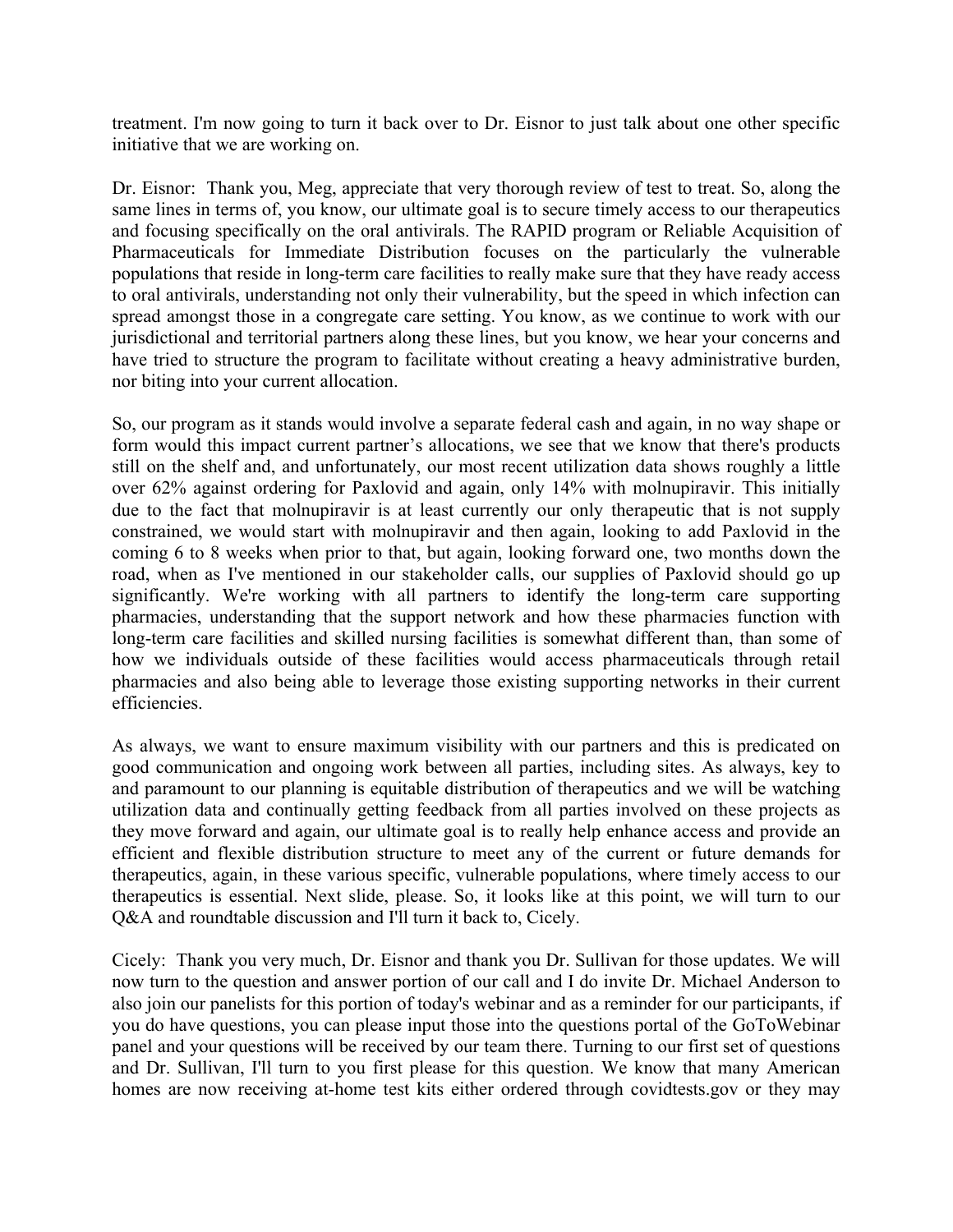immediately, especially given what we know to be that short opportunity for treatment? even be purchasing themselves as we know that a lot of private insurance companies are now reimbursing for the purchase of at-home tests. So if I am a provider and I have a patient who comes in with a positive notation from an at-home test, do I need to retest that patient to confirm that they are COVID-19 positive or can I take that result and begin prescribing treatment

 judgment based on what the patient is reporting, what their symptoms is, what they think their risk factors are, and their history of, of their reporting that that positive test to make that decision. Dr. Sullivan: Yeah, so I think what, how I would answer that question is to say, there's no specific guidance on this question, meaning that it's really up to the provider to use their clinical So, there's nothing that says you have to have – the provider themselves have to perform that test and it's really up to the provider.

 COVID-19 therapeutics and from the initial clinical trial results, there appear to be a difference Cicely: Thank you very much for that and Dr. Eisnor, I'll turn to you for our next question. We know that you work intimately with the allocation, the distribution and the administration of in the clinical efficacy between the oral antivirals and with molnupiravir appearing to be the less effective therapeutic, maybe causing some patients or providers to express some hesitation for the use of molnupiravir or to have a preference for Paxlovid. Under what circumstances would molnupiravir be preferred?

 Paxlovid is, you know, probably one of my chief concerns in terms of making sure that providers individual's concurrent medications, you know, a perfect example would be something like concern is specific to molnupiravir is, is and again, we know as we get into the higher risk groups that we're trying to identify, we're trying to avoid hospitalization, many more comorbidities, older individuals, they're on a lot more medications. And so my concern is that I Dr. Eisnor: Thank you, Cicely and that's a great question. Certainly, the clinical efficacy demonstrated in the various trials with different products, there is some variation and unfortunately, molnupiravir with its 30% reduction in hospitalization in many ways does not measure up to some of our other products, but I will say that drug-drug interactions with not only have nowhere to go and have access to some of the resources. Liverpool has a very specific COVID-19 drug checker that I find extremely useful. There's some very good guidance that's put out by both NIH guidelines panel and IDSA along these same lines. And so understanding that currently again, there may be situations where Paxlovid is not available, hopefully, based on our utilization data and as we look to the future, this will not be a concern, but again, there are going to be situations where some of these products, specifically Paxlovid may not be clinically indicated due to major concerning drug-drug interactions where the amiodarone would not allow for, potentially for that medication to be stopped and, and what my want to do what we can, we all want to do what we can to make sure that providers that are in front of patients and are faced with this decision where Paxlovid is not clinically indicated to what I've discussed, that they have another option in that molnupiravir is available and, and again, these products need to be readily available given the very, very narrow five-day prescribing timeline that is again outlined in their EUAs. Thanks.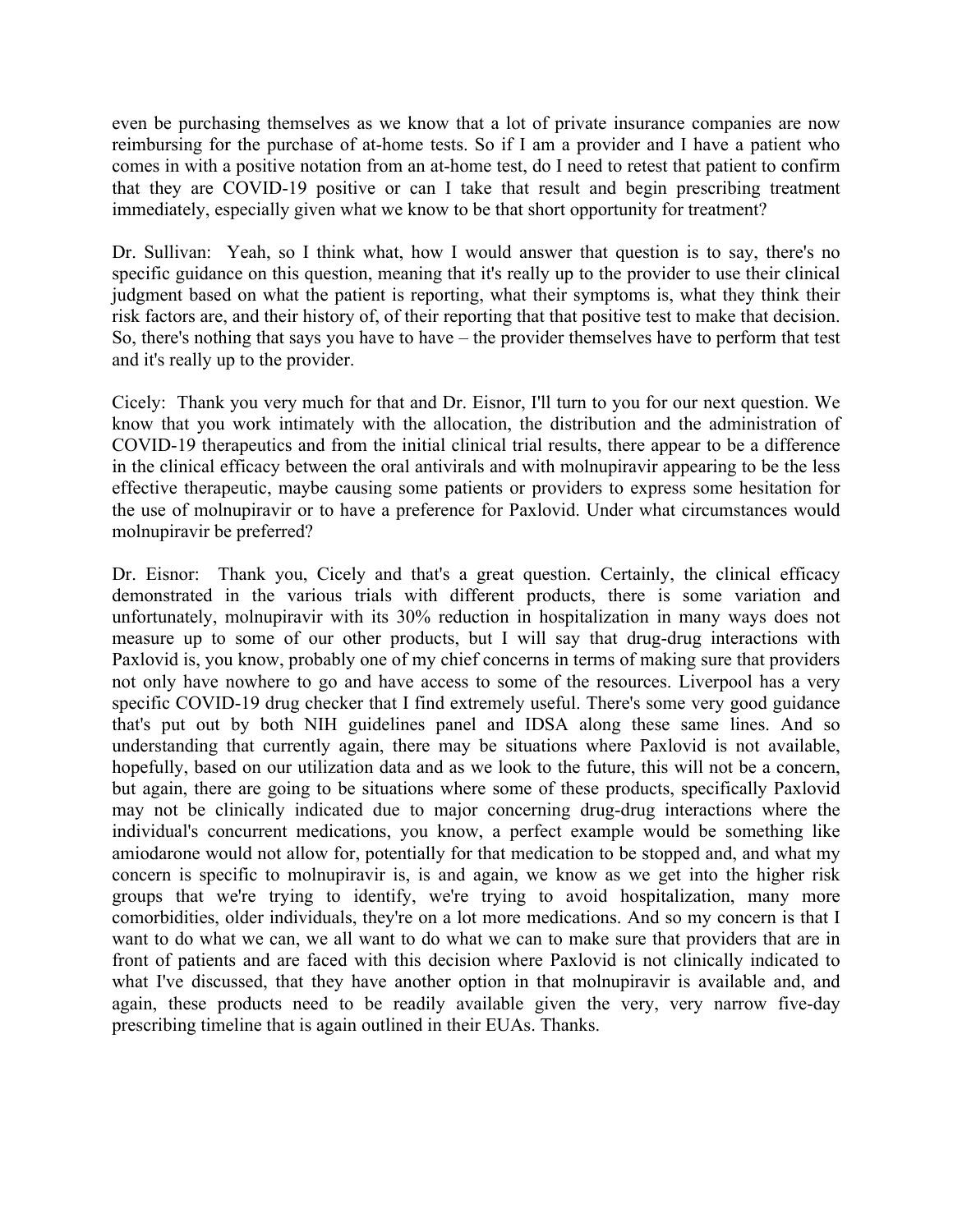Cicely: Thank you for those thoughts, Dr. Eisnor. Dr. Anderson, you're a pediatrician, so I'll turn to you for this next question. What therapeutics are available to some of our youngest Americans?

 product are approved for kids 12 and older, up until Omicron, the BAM-ETE combination from have EUA approval for remdesivir as an outpatient as Derek showed and that's third category of Dr. Anderson: Thank you, Cicely. Both Dr. Sullivan and I are pediatricians. So, we outnumber my dear friend Derek by two to one. As Derek pointed out in his wonderful summary, we've got a bit of an issue with kids under 12. Everything with the exception, as I understand the Merck Lilly was EUA approved for kids down to 3.5 kilos. When Omicron reared its ugly head, we unfortunately lost that tool in our pediatric tool belt. So for high-risk kids under 12, currently, we patients. That's good that at least is one tool for high-risk kids and think about the high-risk criteria, kids with oncologic disorders, sickle cell anemia, congenital heart disease, that's good.

 leading pediatric societies to, to get word out. It's one tool in the tool belt, but hopefully, it's ask you a question just to keep the conversation going? Dr. Eisnor: Certainly, certainly. The problem is the operational issues behind it same as adults is kind of, kind of big but you have to have an intravenous infusion once a day for 3 days, the dose on day one is higher than days two and three. So, we're working as hard as we can, both with the manufacturer as well as another way for us to make sure kids don't progress and get sicker with COVID. Dr. Eisnor, can I

 Dr. Anderson: There's more press out there about VA2 and what, if anything, it's going to mean in the coming weeks. Could you just sort of review for the audience how FDA works with CDC, works with HHS to, to, to figure out the, the sensitivities of a new variant to the therapies over?

 Dr. Eisnor: Sure, happy to. So, you know, a lot of this is predicated on a good partnership and our sponsor manufacturers, pharmaceutical companies and their considerable assets to really working with other partners to try to gather as quickly as possible real-world evidence. VA2 is communication with a number of both public and private labs, including working closely with look forward, rapidly identify any sub-variants or variants of concern and test them again, beginning with in vitro studies against the prospective products, but also, you know, we're also high on our radar. You know, currently it is a very small portion as Meg outlined in the Nowcast data, 3.8% in terms of prevalence, the point estimate for VA2.

 but this is something that is inherent to the MABs and this, I take this opportunity to highlight really shine and hopefully that helps a little bit. But again, just forward looking and planning and how we would pivot in terms of some of our mAbs we've seen in the recent past, you know, two out of our three of our legacy mAbs, speaking specifically to BAM-ETE and REGEN-COV and how quickly they were rendered inefficacious in the setting of significant search and thankfully, our numbers are coming down, the strengths of our, our antivirals because of their different mechanisms of action versus the mAbs, in some ways they are, they have less of an Achilles heel in this regard and so I think in the future, where we may be handicapped with some of our mAbs becoming inefficacious and again being on pause or having to be limited in their use. This is where our oral antivirals can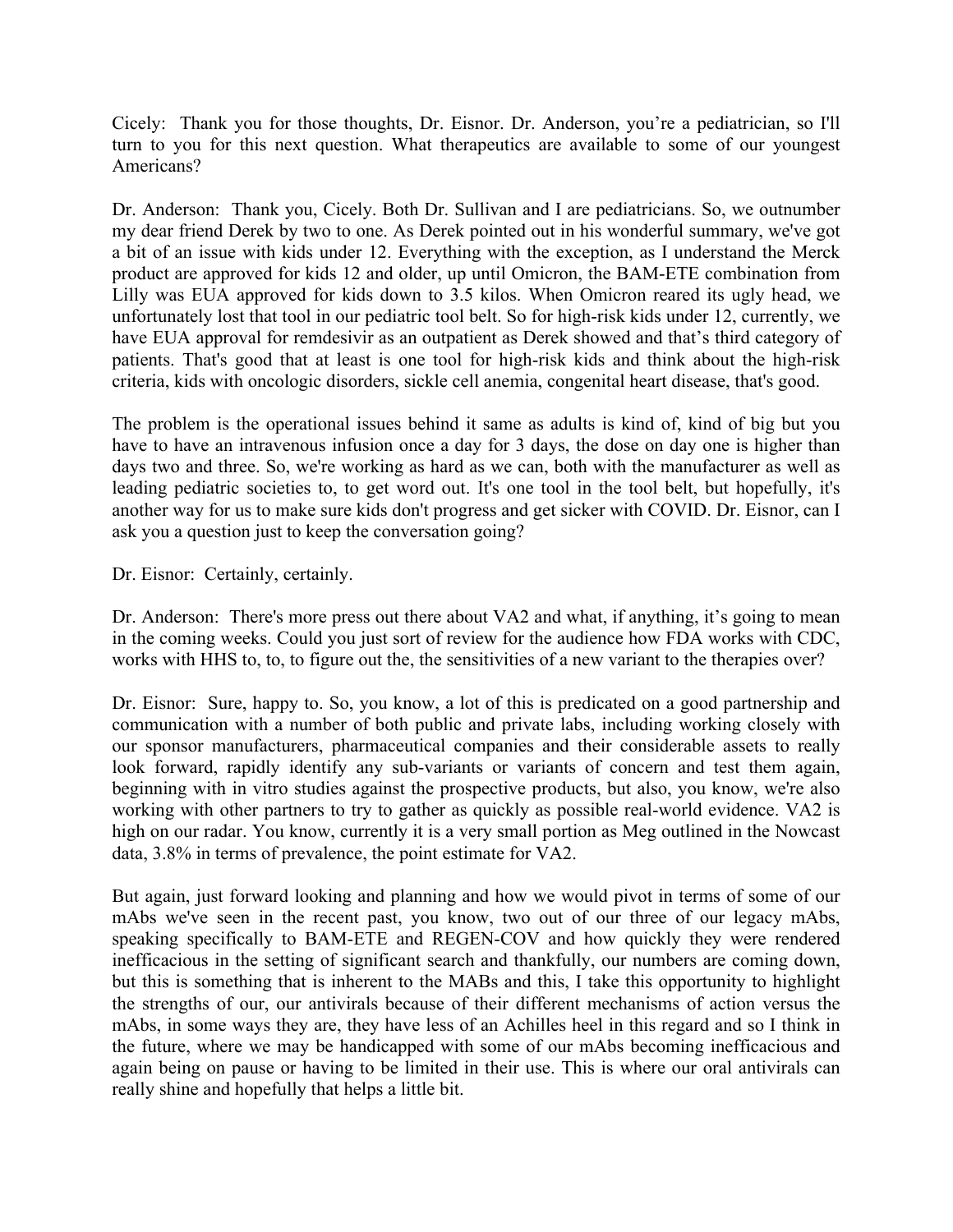Dr. Eisnor, I'll turn back to you for this one, as well as Dr. Sullivan and Dr. Anderson, if there's or does that depend on the type of insurance I may have? And I'll turn to you first, Dr. Eisnor, for Cicely: Thank you, Dr. Eisnor, and apologies for those technical difficulties. Our next question, any feedback that you may have, and this is regarding patients and their concern with any cost sharing or cost bearing that may come along with receiving treatments. Could you talk a little bit about as a patient, I go in to receive COVID-19 therapeutics treatment, am I going to see a cost, any feedback there.

 Dr. Eisnor: Yes, thank you, Cicely and great question. So, it certainly does depend on where you may reside in terms of specific insurance, CMS, Medicaid, and they have published – so, the, the reimbursement for that can vary greatly and so the CMS and Medicaid, Medicare, they have published reimbursement schedules for this and for those individuals that have those questions can contact their regional max on that regard. Private insurers, there is, you know, we essentially, let me back up a step. So, the US government is purchasing and providing these therapeutics to states and jurisdictions at no cost. The delivery of these products is somewhat different and so specific to products that require an infusion, some of our monoclonal products, hope particularly in the setting of the public health emergency that we find ourselves in that they would follow the lead of our USG guidance in terms of the rates, but understanding that CMS cannot influence or require a specific rate. So there may be variances there, there may be copays involved. Above all, what I think should be key in terms of our messaging is that, that there are not system financial barriers that are put in place that would prevent patients to be able to access these therapeutics. I'll turn it over to Meg and Mike to add to that if they would like.

Cicely: Thank you very much, Dr. Eisnor. Dr. Sullivan, I'll turn to you please for this next question and it's about again, that focus on helping to decrease the amount of time between testing and treatment. The question asks has HHS reached out to retail pharmacies to partner with this initiative?

 talk about and Dr. Eisnor did too, the test to treat initiative or the work that we're doing encompasses several different assets and several different strategies and one of them is engaging challenges or reduce any barriers to making sure they are eligible. Just like with vaccines, just like with masks, we are working incredibly closely with pharmacies on this initiative and will Dr. Sullivan: Yeah, I think first of all, I think that's a wonderful question and I think, as I tried to with many different stakeholders that includes pharmacies, that includes health departments, that includes other locations that are prescribing these medications, and really trying to address any continue to do so going forward.

 and or may generally have a complex medical history. The monoclonal antibodies seemed like the safest option with these patients, but what can you tell us about the safety profile of the oral Cicely: Thank you very much. This next question I'll offer to the three of you please and it notes, you know, many of the COVID-19 patients that providers are most concerned about are often the ones who are on several different medications, they may be immunosuppressed and, antivirals? Can they be used in complex patients who take several other medications? And Dr. Eisnor, I'll turn to you first please.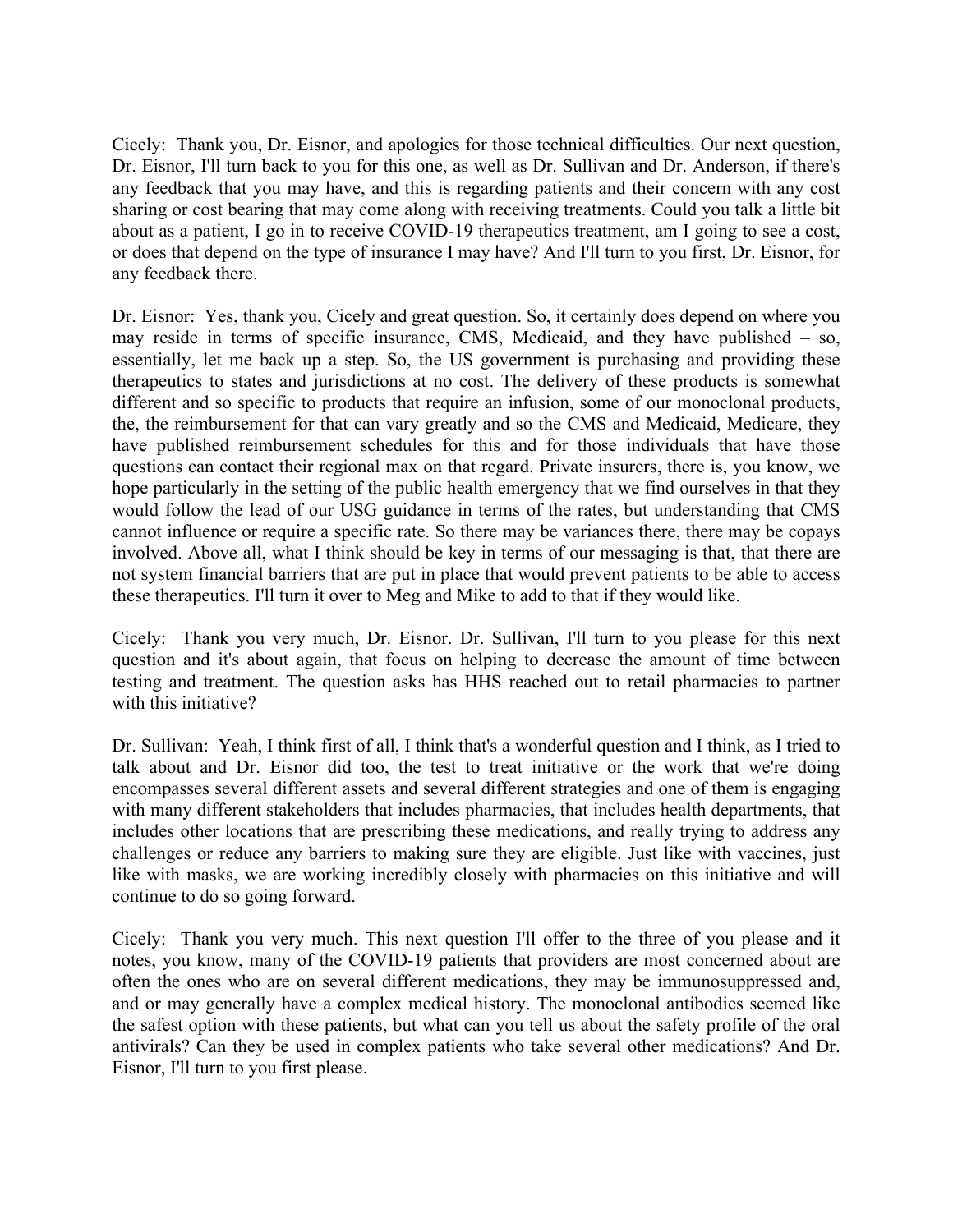medication, or it's just, it's just contraindicated, then in that setting, certainly this is where MABs Dr. Eisnor: Yeah, great question, Tiffany – Cicely, sorry. Tiffany is my deputy and I was catching up on email's apology. So, this is a great question. Obviously, this is also an area where the two oral antivirals molnupiravir and Paxlovid are very different. So, again, Paxlovid, obviously superior in efficacy, but considerable effort is required to sort out these potentially dangerous drug-drug interactions. And so the good thing is, is that there are a number of excellent resources out there for frontline providers who have probably like myself, I've never written a prescription for a product containing ritonavir in it. And so understanding that, you know, your patients, actually, you can almost pre-identify some of those individuals where you would have a sense whether Paxlovid would be useful for them or not. I think in the individual, in the individual provider setting, comfort level is another key consideration and I think that, that, again, in that regard, where you have an individual where there are one or more significant drug-drug interactions, and you are not comfortable making an adjustment or holding the would have an excellent place for those high-risk individuals. Thanks.

Cicely: Thank you. Any additional thoughts there, Dr. Sullivan or Dr. Anderson?

 Dr. Sullivan: I think the only other thing that I will add is I think Dr. Eisnor did a wonderful job of answering that question, but we also recognize that there is a lot of information in the public setting right now about monoclonal antibodies, about oral antivirals and patients may come in with a lot of questions or concerns and they may be at high risk, they may have tested positive, they may be a great candidate or maybe concerned because it's something they've read and I think this is an opportunity for provider education when they're taking the time to spend with a patient to educate them that yes, these meds, these medications are safe and they're effective, and obviously to evaluate the personal risk profile and drug-drug interactions for that patient, but in many instances, they can be used and reassurance for the patient will be really effective in increasing uptake.

 has helped develop a side-by-side comparison of all these therapies, mechanism, indications, contraindications, as well as I call it a flowchart. It's really, there are so many different choices, I Dr. Anderson: I would also just make a quick plug for a couple of tools that Dr. Eisnor's team think, which is a good thing for the individual patient in front of you, but just helping the clinician who's very busy and taking care of both COVID and non-COVID patients, how do you think about these therapies for the individual patient in front of you? So I think we can provide a link to those two and there's multiple tools as well.

 following this webinar, if you do have additional questions, you can always reach out to the HHS Cicely: Absolutely, thank you very much for flagging those, Dr. Anderson and I would like to draw everyone's attention to the website and the email address that's currently on the screen. Those resources that Dr. Anderson highlighted can be found at the ASPR.HHS.gov website and federal team at [COVID-19Therapeutics@HHS.gov.](mailto:COVID-19Therapeutics@HHS.gov) And Dr. Sullivan, I'll turn to you next. We talk about working to close that time between testing and treatment, but do we have any idea right now what that average time is?

Dr. Sullivan: I don't know if we have specific data. I know that that is one thing that we have been working really hard to do is not only to get utilization data, but also some of the clinical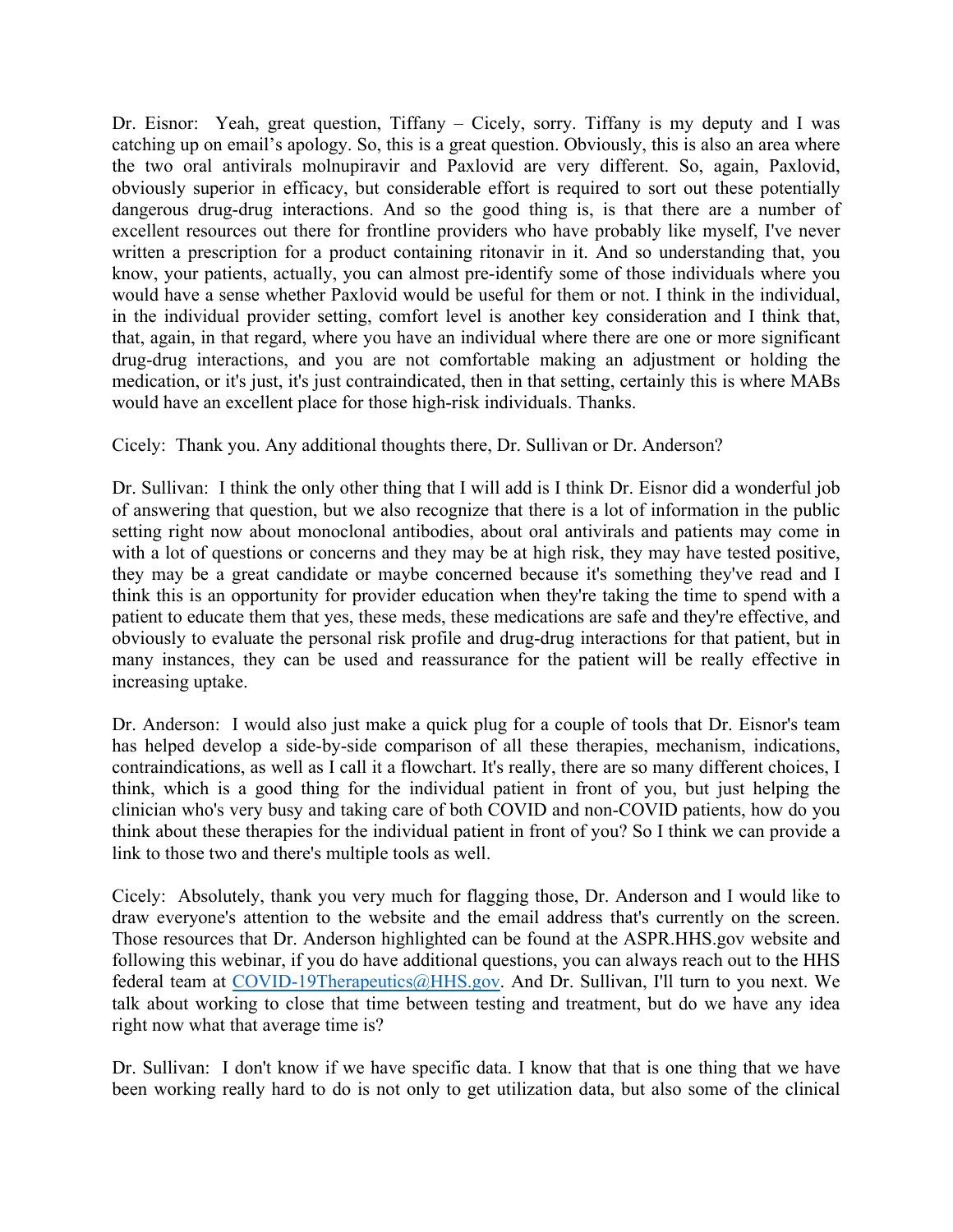continue to try and gather that data to see what that average time is, but again, just emphasizing data in terms of how and where these medications are being used. I do think though, I think more than anything, one of the big take-homes from today's webinar is how important it is that timely access to test, to test results, access to a provider and getting that prescription or referral for a monoclonal started within that timeframe. I think as from an ASPR and HHS perspective, we'll putting those strategies in place to make that time as short as possible.

Cicely: Thank you and I know that each of you often engage with national organizations and foundations and various stakeholder groups and so I'd like to ask what are you hearing through these conversations as the biggest barriers or challenges in access to therapeutics? And Dr. Anderson, I'll turn to you first, please, for your thoughts on what you're hearing in terms of what those major obstacles are or what the largest barriers are to accessing therapeutics.

 Dr. Anderson: Thanks, Cicely and as – and Derek, and Derek and Meg's slide points out, all the this out, is access to drug that, that we have been in an access constraint or a supply constrained triage criteria and how to think about constrained resources. We are not hearing that as much as engagements we have, like we are trying to actively reach out, although people have COVID fatigue and I know, you know, both clinicians and Americans are tired, we are trying to get as many engagements on the books as possible because every patient deserves access to these therapies. I think one of the things we're not hearing as much as we used to, and Derek pointed environment for a while and to the credit of NIH and other organizations, we've come up with we used to, I think, and part of Dr. Sullivan's wonderful work here is getting word out that we've got to do a better job of saying, you've turned positive, I'm very sorry about that. We'll talk about vaccine another time, but there are therapies available. So I think we're hearing from clinicians, people know about vaccine, you know, vaccine has been around a while, but continuing to get word out to both clinicians as well as patients, there are therapies, but the turnaround time for us to get this therapy for you is really tight.

Cicely: Thank you and Dr. Eisnor, please, same question to you. Throughout your engagements in outreach, what are some of the things that you're hearing that are serving as barriers or obstacles to access for therapeutics?

 Dr. Eisnor: Thank you, Cicely and again, to echo also Meg's response, you know, so we've been present maybe a couple of days into their symptom onset. And so I think these are considerable anyone who sits down in front of the television in terms of pharmaceutical commercials. messaging, utilizing prioritization and tiering of risk groups based on scarcity of product and, you know, I think that that can create a scenario where providers are facing ongoing frustration and trying to locate product, trying to make sure that they're secured product and again, doing that all in an extremely tight and narrow window, understanding that most patients are going to ongoing hurdles with providers. You know, we also in our, in our, in our non-pandemic system, in many ways, you know, direct advertising to patients and consumers is very robust, you know,

 And so, you know, this is a bit of a paradigm change from when I first went to medical school and so, I think in that regard, it, it, it potentially looking at our utilization data, it really highlights that putting information in the hands of patients and consumers and empowering them is really essential. And so, you know, I know that we are striving in this regard, but we need to continue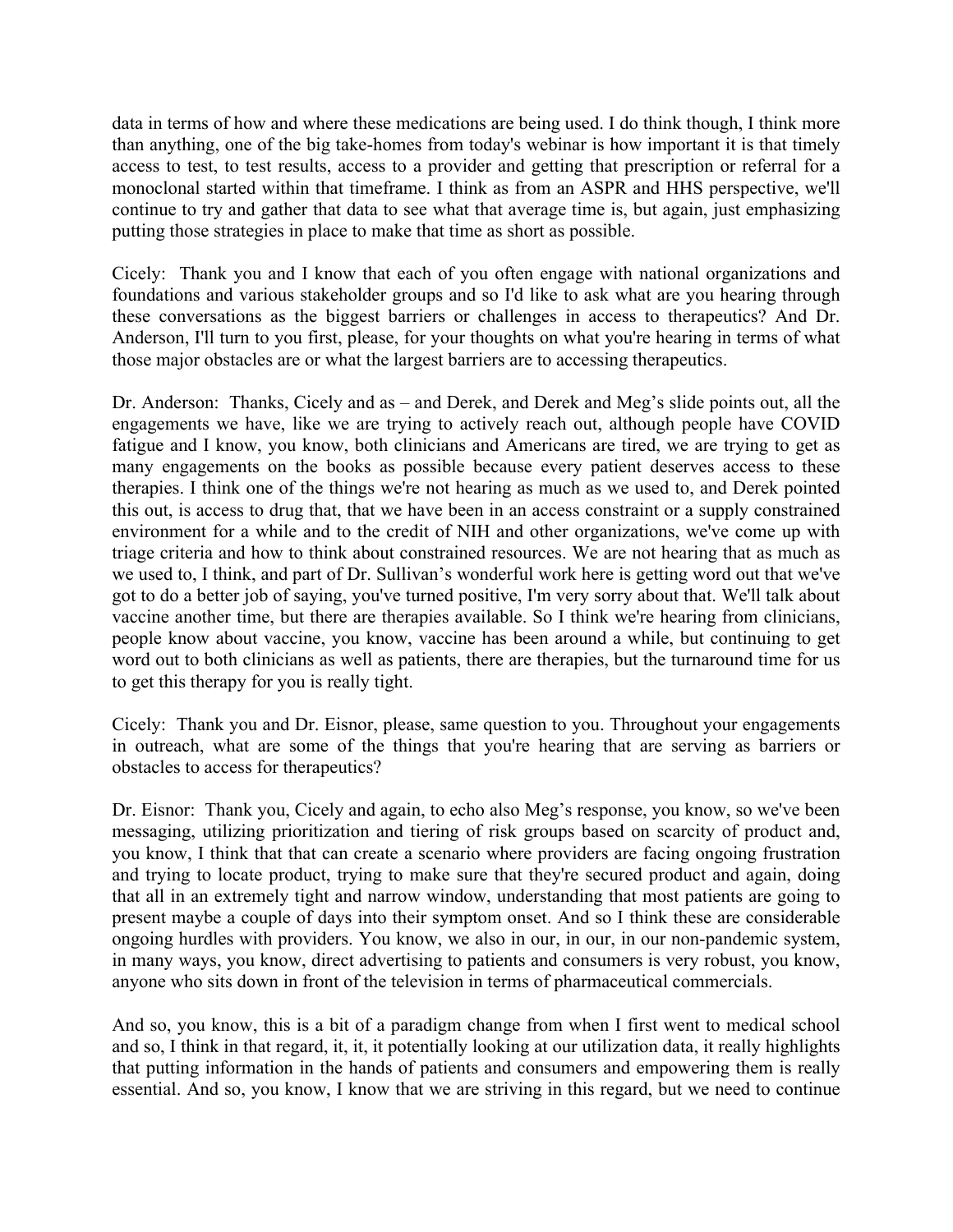to do a better job and not only the federal government, but really with all of our partners in this, any of these, you know, many and potential points along the pathway for delays in care and in this aspect. And so I think when we could do that, that will really help us kind of shave down accessing that care.

Cicely: Thank you, and Dr. Sullivan, any thoughts as well in terms of what you're hearing throughout your conversations in outreach as to what some of the barriers and obstacles may be for both providers and potential patients?

 Dr. Sullivan: Yeah, I think I'll just echo Dr. Anderson and Dr. Eisnor's comments and a lot of exploring models that reduce those barriers, working with, with entities that we know are already doing amazing work there is, is some of the, some of the ways we're trying to address that, but I the work that we've been doing to really enhance awareness and comfort level from both the patient and provider side and then really reducing those barriers. We know that linkage to care, for example, is a big barrier, not just for COVID, but in general for many individuals. So again, think all of these challenges are all, they all contribute to this, but I think also there's just an incredible amount of work being done. You know, some of the work we talked about, you know, at the state and local level to address some of these barriers and competency going forward, especially supply increases, we can increase that awareness and comfort level, we will really see that decrease in people getting sick and dying because of these effective treatments.

 Cicely: Thank you very much and Dr. Eisnor, I'll turn back to you for this. So we know that the help ensure a fair and equitable distribution of these products and to help ensure that these federal government is overseeing the allocation and distribution of COVID-19 therapeutics to products remain available for patients who need them across the country. Can you talk a little bit to the distribution amounts and whether or not we'll begin to see an increased availability of these therapeutics moving forward?

 that our providers have the tools that they need, you know, as a toxicologist in an emergency Dr. Eisnor: Yeah, happy to, Cicely, so and good question. And so as I've alluded to, I mean, I can't get into specific numbers beyond what has been shared on our stakeholder slides through mid March, but again, in the coming months, we know that or we expect that our Paxlovid supplies will increase considerably. I think it's key also for those that may not be already joining me on those regular weekly meetings that understand that we are pushing out our therapeutics as quickly as possible, understanding that our planners, you know, we want to maintain temporal equity and our planners also need some level of even keel in terms of their regular planning operations, but you know, making sure that product is available and then again, also making sure physician, but understanding that, you know, a bad complication with a drug-drug interaction could certainly make a provider really gun shy in terms of writing another prescription for Paxlovid in the future. So really making sure that our providers feel that they are well prepared, that they're armed with not only the right resources and tools, but they have the information to be able to have the appropriate conversations with their patients in regards not only to that agent, but all of our therapeutics, so that really we do not have products sitting on the shelf while we have patients in the hospital over.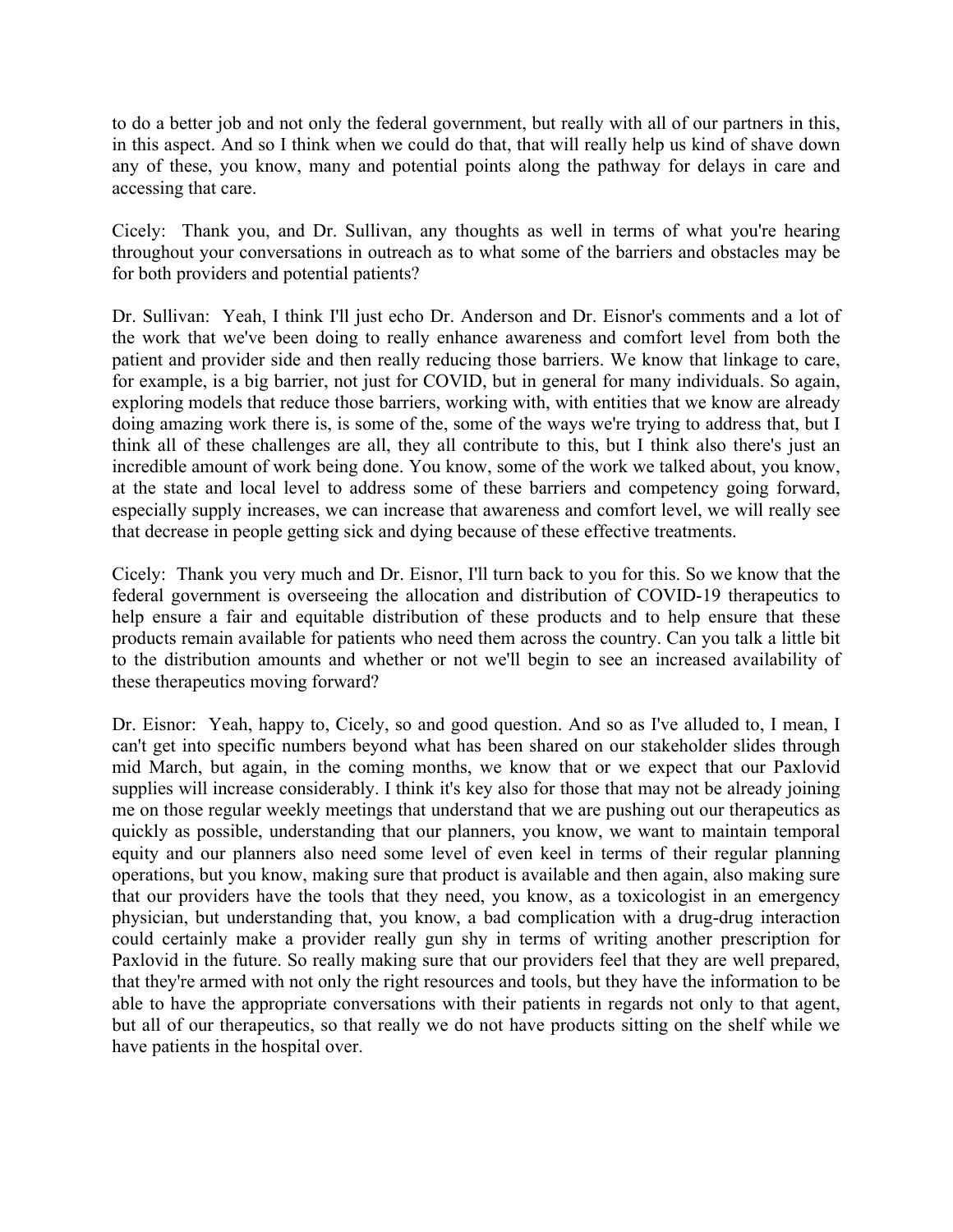Cicely: Thank you very much, Dr. Eisnor. Dr. Sullivan, when we think about at-home care and at-home treatment, is this a part of considerations when we think about test to treat and how to close that test to treatment gap, and where does that fall in terms of the federal government's thought process in including that in the new initiative?

 symptom onset and we have seen during COVID and especially over the last few months, the medication. There's many different models of those but, but a telehealth or one that can take place in the home is absolutely one of them and it is absolutely one of the priorities of the work Dr. Sullivan: Yeah, I think that's such a great question and, you know, I think a couple of things that we've already talked about. The first is the importance of testing and testing early on growing, growing, growing utilization of at-home tests, which is something that we haven't seen previously, and I think has to be a consideration here. We've also seen during COVID, an increased utilization in role of telehealth and the impact that it can have, as well as home delivery of medications. So I think those models – the test to treat models that really are end to end, so provide access to the test, the test result with linkage to a provider and rapid access to that we are doing and we hope to continue to expand that access.

 from your perspective, what would that be for the group? Cicely: Thank you very much and we are approaching time for this webinar, but I want to offer each of our panelists just an opportunity to leave some closing remarks for the participants. If there's just one thing that you want them to walk away from this webinar with, Dr. Anderson,

 500 plus people on this call sort of causes me to say and if you think of anything else we can do Dr. Anderson: I think that this test to treat, the focus is so very, very important because there are still thousands of patients every day that can benefit from this and I think we partner with the right organization, the testing companies, the pharmacies and our efforts, but you know, having to decrease that timeline and to get more therapies onto patients, please let us know because we, we are always open to innovative ideas and projects and just an honor to join you. Thank you.

Cicely: Thank you and Dr. Eisnor, parting remarks for the group?

 variety of different settings and really studying where we can optimize any and all of the steps vulnerable populations that are left, left behind in terms of ensuring that that we've looked at and that we continue to do that as, as we, as we shift to a non-pandemic type world. Dr. Eisnor: Appreciate that, Cicely. So, you know, I think, you know, awareness, access, assessment and treatment, and really shining a spotlight on the logistics that are involved in a along that pathway and also looking forward to we understand that eventually we will be switching back to a commercial type market, making sure that there are not patients and these systems, we have made the changes to really maximize access for all of these individuals

Cicely: Thank you very much and Dr. Sullivan?

 you know, I think we, unfortunately COVID is still with us and will be with us for a while, but Dr. Sullivan: Yeah, I think first, I would just echo both of those amazing statements and say, we know that we now have incredibly incredible tools to prevent people from getting sick, coming to the hospital or dying. You know, first and foremost vaccines, vaccination is the most